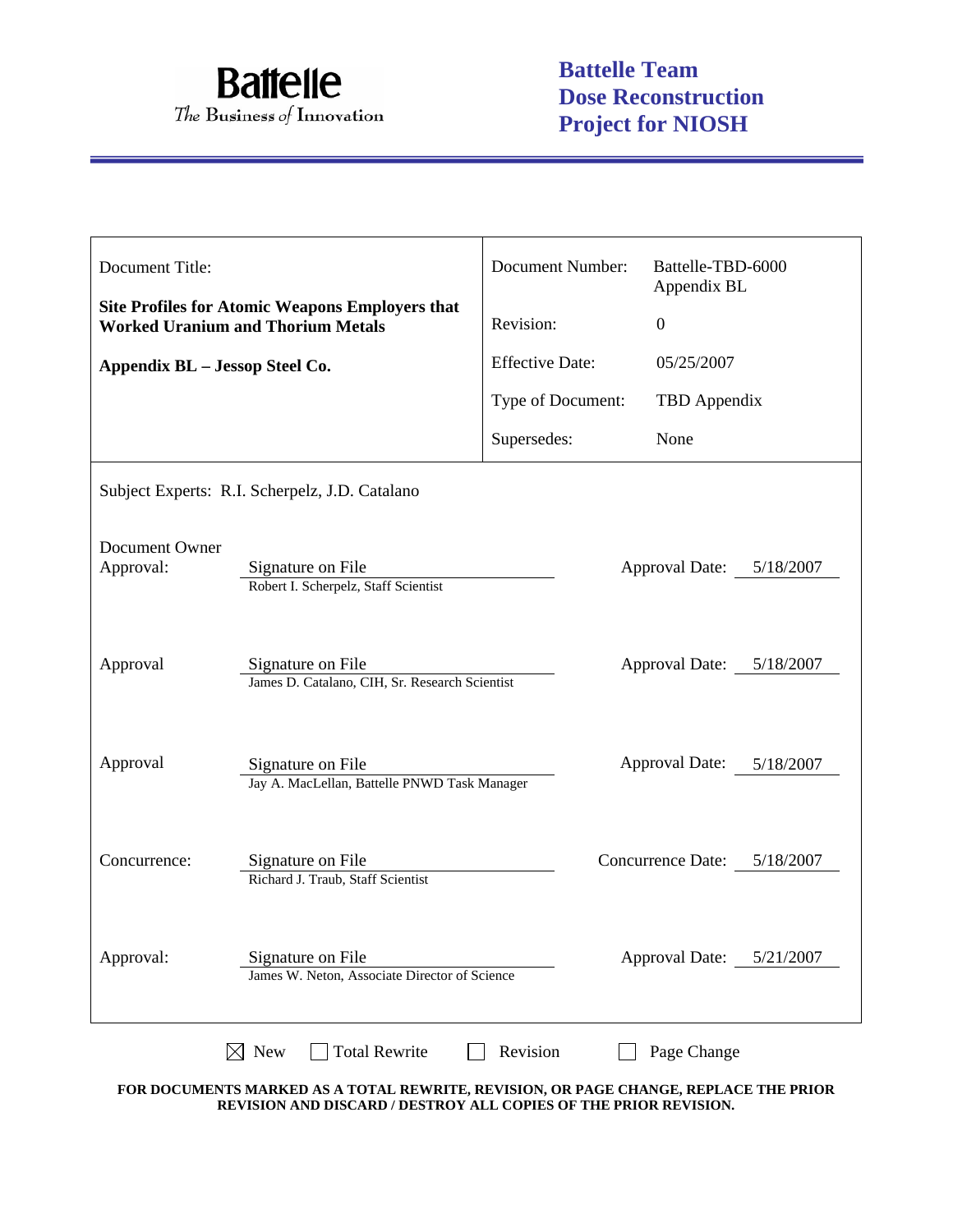# **Jessop Steel Company**

## **BL.1 Introduction**

This document serves as an appendix to Battelle-TBD-6000, Site Profiles for Atomic Weapons Employers that Worked Uranium and Thorium Metals. This appendix describes the results of document research specific to this site. Where specific information is lacking, research into similar facilities described in the body of this Site Profile is used.

## **BL.2 Site Description**

In the early and mid 1950s, the Jessop Steel Company was under contract to the AEC for metal fabrication with some work through DuPont. In the early 1950s, records indicate that uranium metal in nickel scrap was sent to Jessop to make stainless steel piping for Fernald. In 1954, tentative plans were made for Jessop to roll uranium for Fernald billet production.<sup>1</sup>

### **BL.2.1 Site Activities**

Jessop Steel was involved in the processing of nickel scrap that was contaminated with uranium, for the purpose of making piping for the Fernald facility. Although there was minimal information in the file, it appears that Jessop processed between 2 and 3 tons of uranium-contaminated nickel scrap during the month of December 1952. This is documented in two memoranda found in the database. A memo from December 1952 indicates that 2 tons of scrap would be sent, while a report by the AEC summarizing activities for the month indicated 3 tons of scrap were processed by Jessop. $^2$  In addition, Jessop Steel sheared an unknown number of uranium plates for DuPont on March 2,  $1954$ <sup>3</sup> Finally, the database contains a memorandum indicating that Jessop was interested in rolling uranium metal for Fernald, but this memo ended with the statement that the rolling would be suspended and would proceed instead at the Fernald facility.<sup>4</sup> There is no indication of any additional work at this facility.

### **BL.2.2 Job Categories**

Table BL.1 assigns Jessop Steel Company claimants' job titles as of the effective date of this appendix to the Job Category listed in **Bold Text** below. One claimant was a ladle crane operator and the other a laborer and craneman. As such, both would likely have been in the processing area operating cranes above the furnaces in which the nickel was melted. Overhead crane operators would be expected to have among the highest exposures (at least as high as furnace operators or employees involved in handling the molten metal) given their work locations above heated operations.

### **Plant Floor High (Involved directly in operations)**

| Plant Floor Low | (Involved in support of operations)                  |
|-----------------|------------------------------------------------------|
| Supervisor      | (Assumed to spend some time in the production areas) |
| Clerk           | (Assumed to have minimal exposure)                   |

Claims forwarded to NIOSH by the Department of Labor after the effective date of this appendix will be evaluated during the dose reconstruction process to determine the most appropriate of the four Job Categories.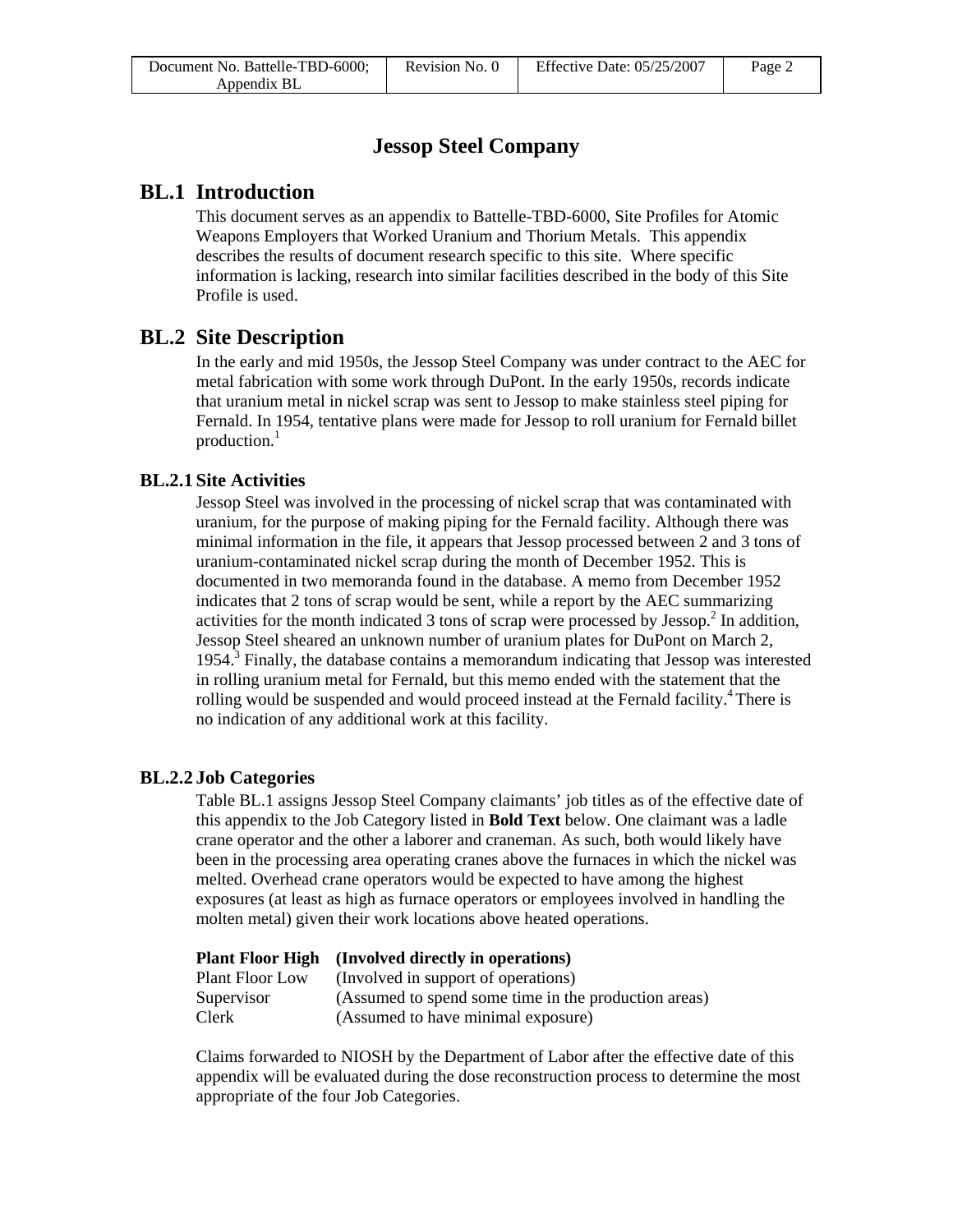| Document No. Battelle-TBD-6000; | Revision No. 0 | Effective Date: $05/25/2007$ | Page 3 |
|---------------------------------|----------------|------------------------------|--------|
| Appendix BL                     |                |                              |        |

## **BL.3 Occupational Medical Dose**

No information regarding occupational medical dose specific to Jessop Steel Company was found. One of the CATI interview summaries indicated "don't know" when asked about medical X-rays, and the other indicated "no" when asked the question. Given the short-term nature of the AWE work at this site, it is unlikely that medical X-rays would have been required. Nevertheless, information to be used in dose reconstructions for which no specific information is available is provided in ORAUT-OTIB-0006, the dose reconstruction project technical information bulletin covering diagnostic x-ray procedures.

## **BL.4 Occupational Internal Dose**

There were no data found in the site research database regarding air dust levels associated with the work at Jessop Steel Company. However, similar work was performed at Huntington Pilot Plant for which ORAU has produced a Technical Basis Document. Exposure levels were calculated using Table  $\overline{4}$  from this document.<sup>5</sup> Exposure data, in terms of mg  $Ni/m<sup>3</sup>$ , are presented for all departments in the Huntington Pilot plant. Using the GM and GSD for these data, the 90th percentile value was calculated and this value was considered the mean for "Plant floor high." Assuming that exposures for this job category were lognormally distributed with the same GSD as overall plant data, we were able to calculate the distribution for plant floor high exposures. Similar lognormal distributions were calculated for plant floor low (mean = 50% of plant floor high), supervisor (mean  $= 25\%$  plant floor high) and clerical (mean  $= 2.5\%$  plant floor high). Since the exposure data from the Huntington Pilot Plant were presented in terms of mg Ni/m<sup>3</sup>, we then converted the exposures to pCi/m<sup>3</sup> by multiplying the values by a factor of 11.43, which is the sum of the ratios of uranium isotopes to nickel in the starting material as shown on Table 3 in the Huntington TBD. $<sup>6</sup>$ </sup>

As stated previously, it appears, based upon information in the site research database, that between 2 and 3 tons of nickel scrap was processed in December 1952 and that uranium plates were sheared on March 12, 1954 and that this was the extent of the AWE work at Jessop Steel. Since we have based exposure levels on data taken from the Huntington Pilot Plant which processed over 2 million pounds annually (or nearly 85 tons/month), the assigned exposure levels are favorable to the claimant. Given the amount of material processed by the two facilities, it is likely that Jessop Steel could have processed the 2-3 tons of scrap in one day. A favorable assumption is that the processing took place every day during the month of December 1952. Similarly, it was indicated that plate shearing occurred on one day (March 12, 1954). We assume 10 hours of exposure in 1954 for this activity. Table 7.5 of the uranium metalworking TBD was used to find the air concentration for this process. There were no data corresponding to shearing, but a value of 45 dpm/m<sup>3</sup> was given for cutoff, milling, or slotting. All of these processes can be expected to generate much more dust than shearing; this assumption is also favorable to the claimant.

Tables BL.2 and BL.3 contain inhalation and ingestion intakes in terms for pCi per day for each job category and each year.

# **BL.5 Occupational External Dose**

There was no information in the site research database with respect to external exposures. No radiation surveys were performed during or after the tests. Therefore, external doses from exposure to contaminated air or contaminated floor must be calculated based on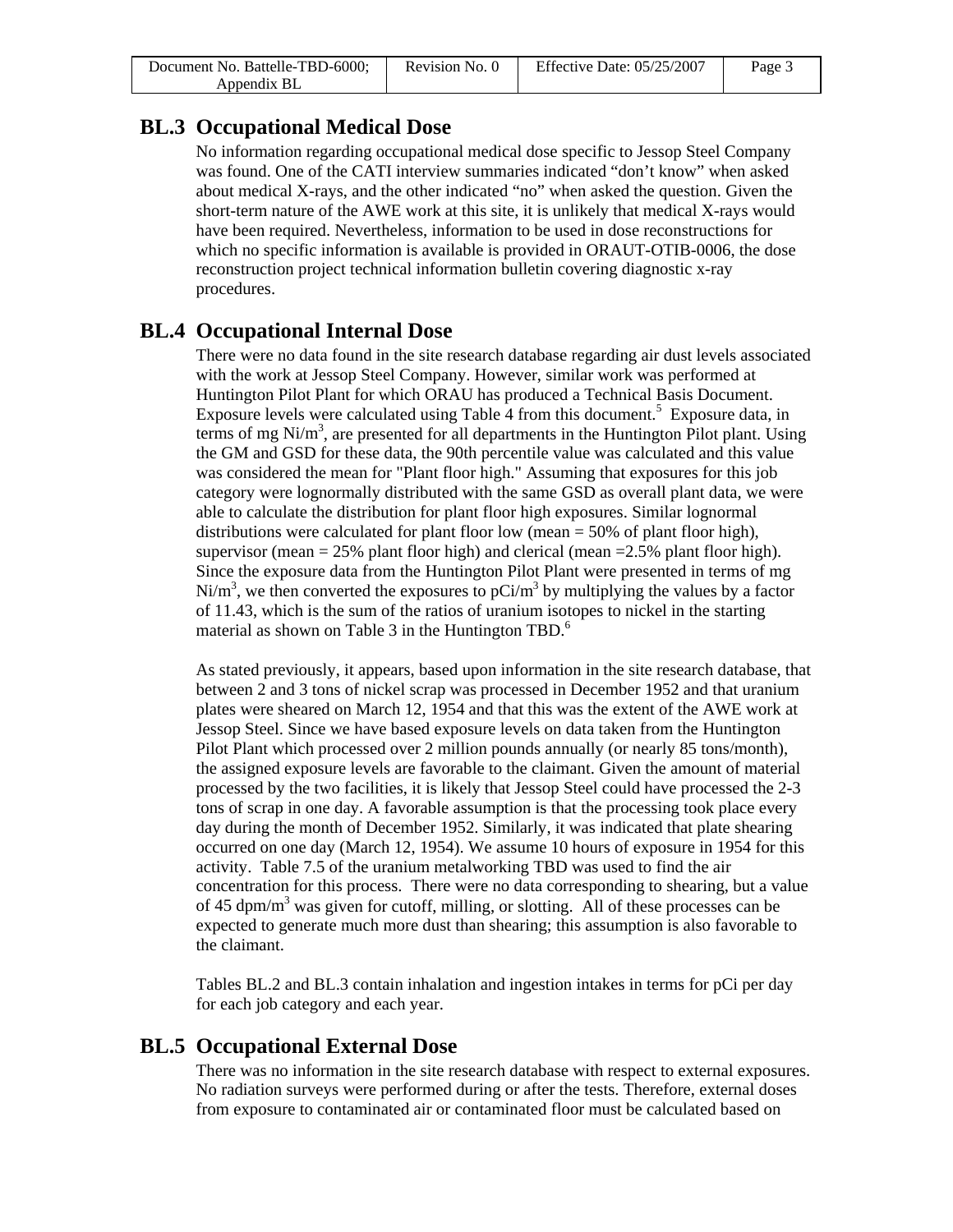| Document No. Battelle-TBD-6000; | Revision No. 0 | Effective Date: $05/25/2007$ | Page 4 |
|---------------------------------|----------------|------------------------------|--------|
| Appendix BL                     |                |                              |        |

airborne contamination levels as described above. This Battelle TBD provides guidance for calculating external doses associated with submersion and surface loading based on airborne contamination levels. External doses are also taken from the Huntington Pilot Plant TBD, Tables 7, 8 and 9.<sup>7</sup>

Handling the uranium-contaminated nickel would produce external exposures. This exposure estimate is based on photon and beta dose rates for uranium metal. However, the uranium in this case is lightly dispersed in the Ni metal, which provides shielding. The effectiveness of this diluted condition of the uranium in producing a dose rate can be estimated using the specific activities of pure U metal (684 pCi/mg) and the contaminated nickel (11.4  $pCi/mg$ ), and by comparing the atomic numbers of Ni and U, to make a rough estimate of the shielding effectiveness of the Ni. Thus a ratio of 0.0549 was developed to apply to the external dose rates from natural uranium metal to obtain an estimate of the dose rates from the U dispersed in nickel.

Tables BL.4 and BL.5 contain external doses associated with the work at this facility.

## **BL.6 Residual Contamination**

A report from 1991 found in the Site Research database (Ref 11035, pp. 14-19) discusses radiological surveys completed at the Jessop Steel site as well as at a residence in which some salvaged building materials from the site were used to construct a deck. No levels above background were found. In addition, the NIOSH "Report on Residual Radioactive and Beryllium Contamination at Atomic Weapons Employer Facilities and Beryllium Vender Facilities" indicates "there is little potential for significant residual contamination outside of the period in which weapons-related production occurred."8 Thus no residual period was needed for dose assessment after 1954.

Residual contamination is used for estimating doses in 1953 and the first two months of 1954, between the contaminated nickel operation and the uranium shearing operation. This assessment assumes that no cleanup occurred after the contaminated nickel operation, even though cleanup may have occurred.

# **BL.7 References**

- 1. DOE Office of Health, Safety and Security, EEOICPA web site. <http://www.hss.energy.gov/healthsafety/fwsp/advocacy/faclist/findfacility.cfm>
- 2. Reference ID 11035, site research database, pp. 29 & 34.
- 3. Reference ID 11035, site research database, p. 27.
- 4. Reference ID 11035, site research database, p. 30.
- 5. Technical Basis Document: Basis for Development of an Exposure Matrix for Huntington Pilot Plant. Document No. ORAU-TKBS-0004, p. 7
- 6. Ibid. p. 7.
- 7. Ibid. pp. 11-13.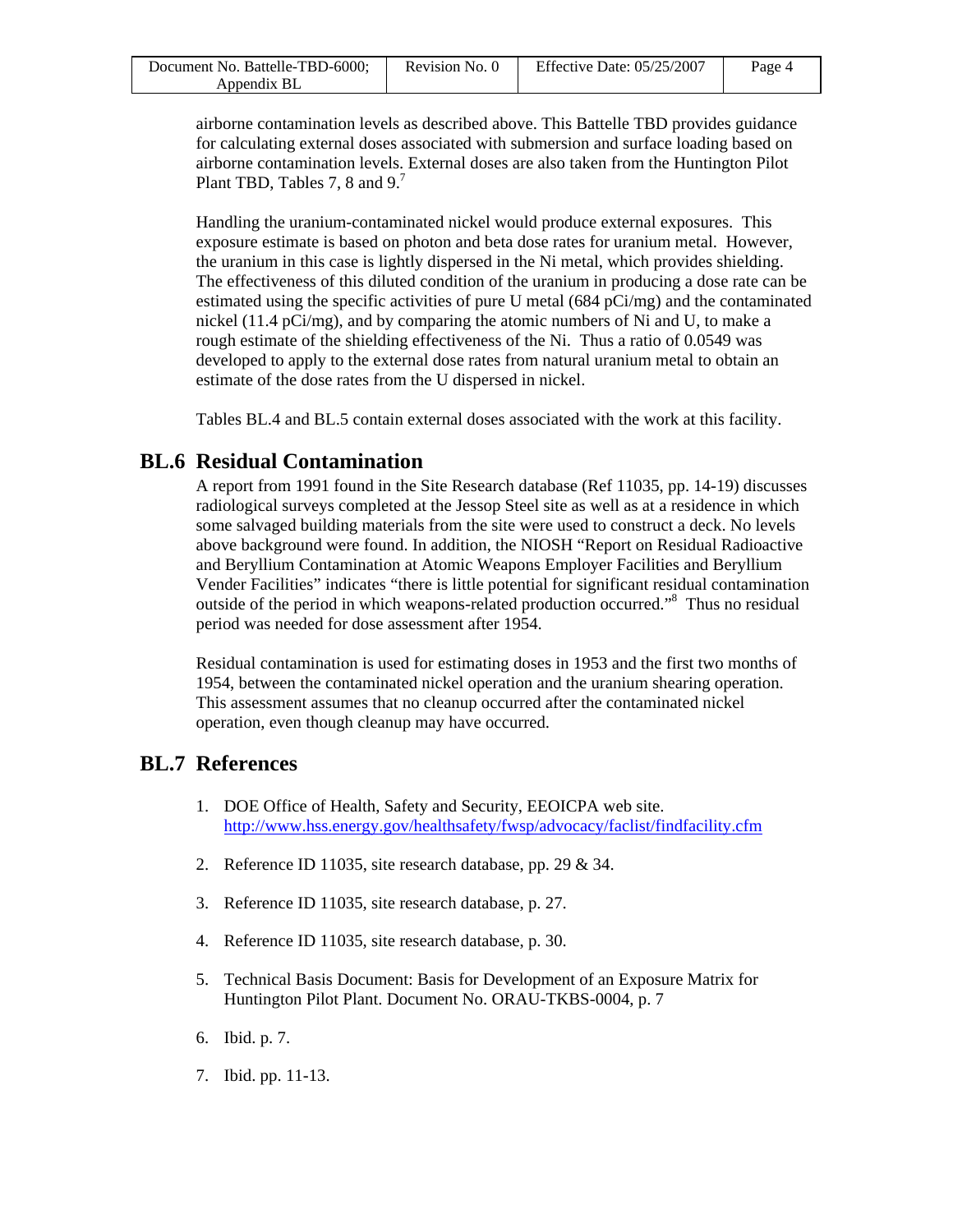| Document No. Battelle-TBD-6000; | Revision No. 0 | Effective Date: $05/25/2007$ | Page 5 |
|---------------------------------|----------------|------------------------------|--------|
| Appendix BL                     |                |                              |        |

8. Report on Residual Radioactive and Beryllium Contamination at Atomic Weapons Employer Facilities and Beryllium Vender Facilities. <http://www.cdc.gov/niosh/ocas/pdfs/tbd/rescon/rcontam1206.pdf> <http://www.cdc.gov/niosh/ocas/pdfs/tbd/rescon/appen-a2.pdf>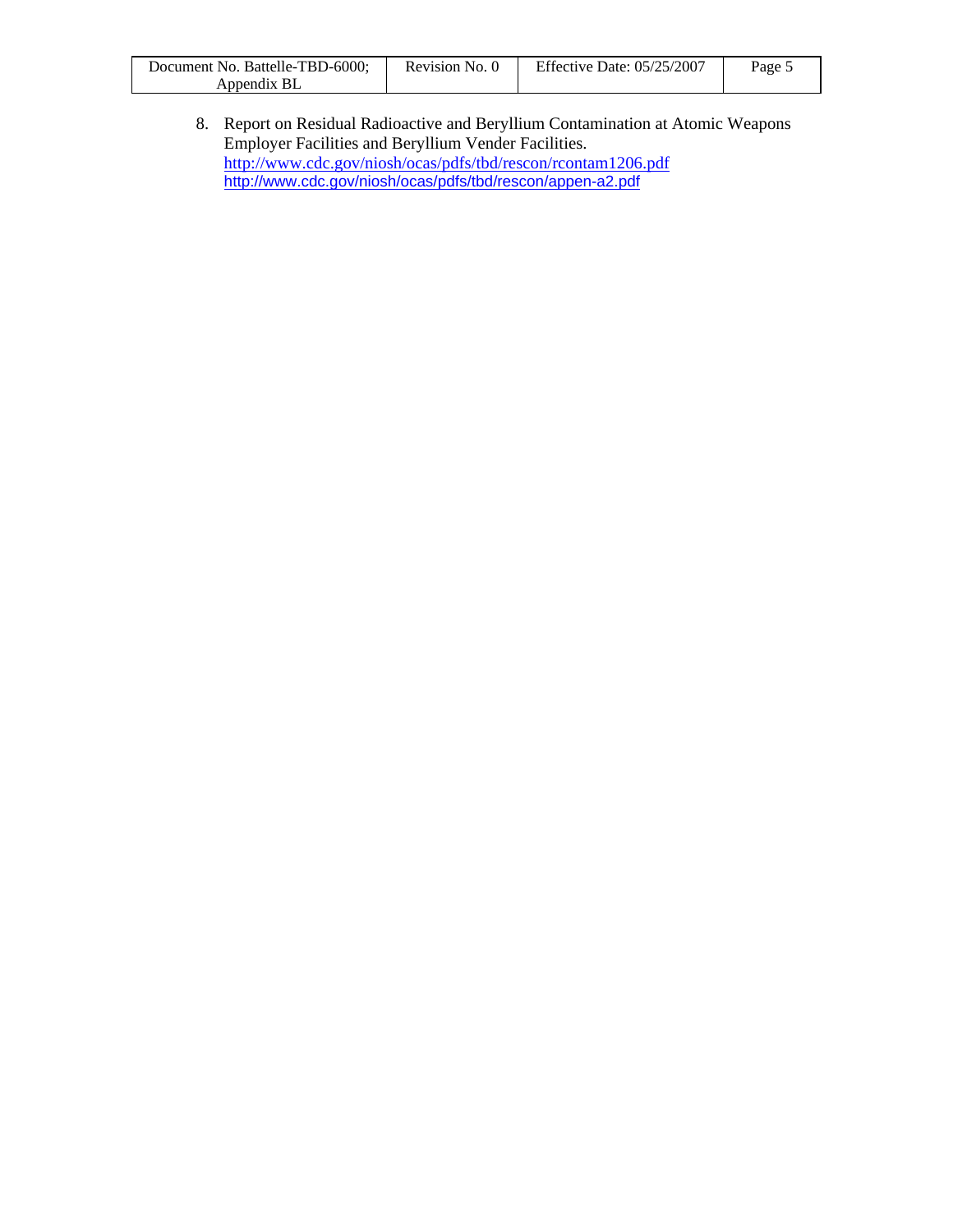| Document No. Battelle-TBD-6000; | Revision No. 0 | <b>Effective Date: 05/25/2007</b> | Page 6 |
|---------------------------------|----------------|-----------------------------------|--------|
| Appendix BL                     |                |                                   |        |

#### **Table BL.1 Job Categories for all current claimants who worked at Tocco Induction Heating Division**

.

| <b>Job Title</b>     | <b>Exposure Category</b> |
|----------------------|--------------------------|
| Ladle Crane Operator |                          |
| Laborer/Craneman     |                          |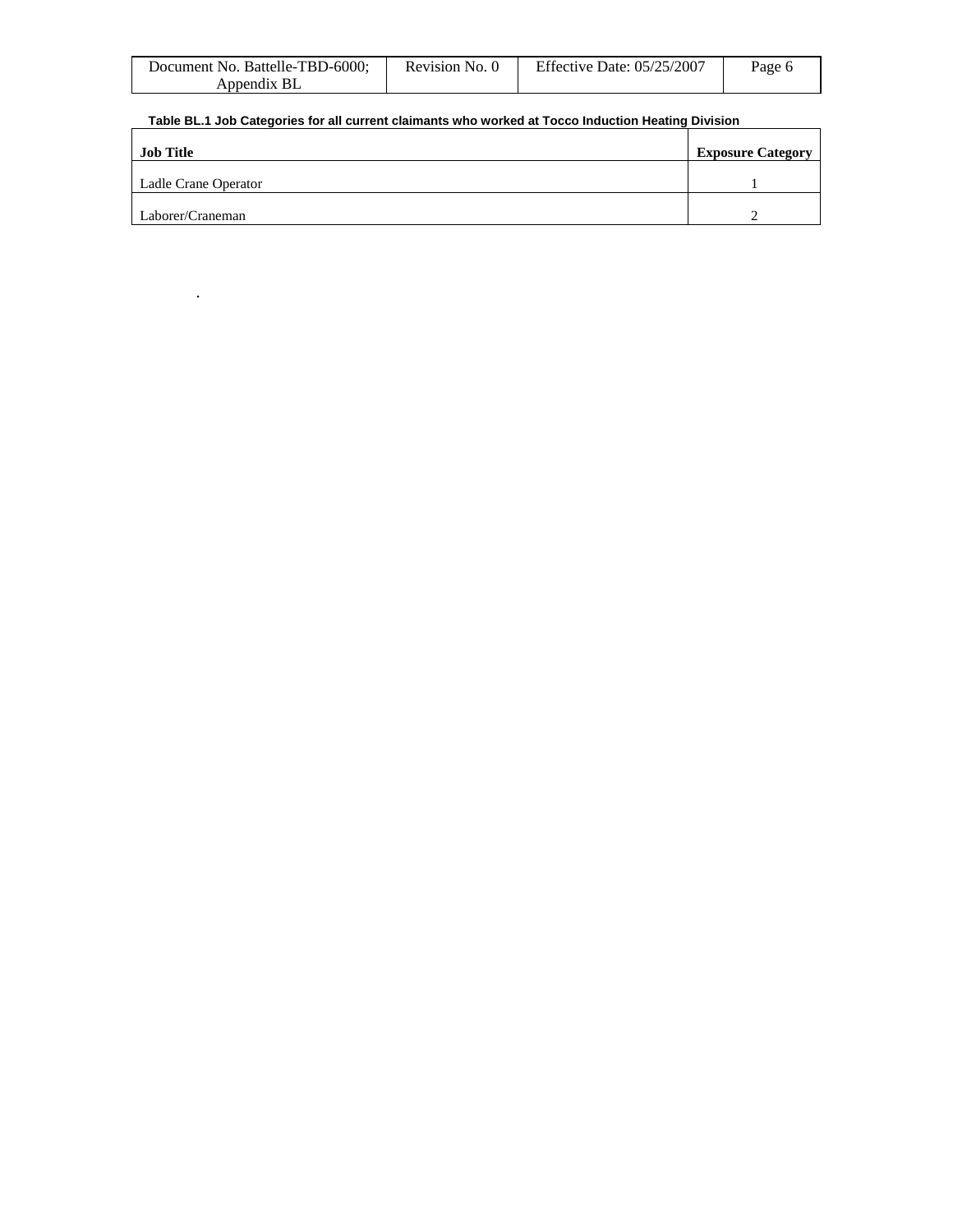| $TBD-6000:$<br>Document No.<br>Battelle-T<br>Append <sub>1X</sub><br>ВI | evision'.<br>N <sub>O</sub><br>. . | /25/200<br><b>Date:</b> $05/$<br>Effective | Page |
|-------------------------------------------------------------------------|------------------------------------|--------------------------------------------|------|
|-------------------------------------------------------------------------|------------------------------------|--------------------------------------------|------|

#### **Table BL.2 INTERNAL DOSE PATHWAYS - Inhalation of Airborne Radionuclides**

#### **Assumptions:**

Operational Period Daily Weighted Average Air Concentration, Plant Floor High: 2.7 (1952) & 45 ('54) dpm/m $^3$ Residual Period Daily Weighted Average Air Concentration: 0.0013 dpm/m $^3$ TBD GSD Default is 5 Conversion Factor : 2.22 dpm/pCi Breathing Rate: 1.2 m^3/hour All intakes and doses assume full-time employment for the given year.

|                        |      | Operation  | Hr/Yr | Relevant<br><b>Nuclide</b> | <b>Intake</b> | <b>GSD</b> | TBD Reference or Research Justification                        |
|------------------------|------|------------|-------|----------------------------|---------------|------------|----------------------------------------------------------------|
| <b>Job Category</b>    | Year | Phase      |       |                            | (pCi/d)       |            |                                                                |
| Plant Floor High       | 1952 | Operations | 183   | U234                       | 7.24E-01      | 4.3        | <b>Measured Air Concentrations</b>                             |
| Plant Floor High       | 1953 | Residual   | 2200  | U234                       | 5.02E-03      | 4.3        | Residual from '52 operations: assume deposition & resuspension |
| Plant Floor High       | 1954 | Operations | 44    | U234                       | 6.66E-01      | 5.0        | TBD-6000 Table 7.5 for cutoff, milling or slotting             |
| <b>Plant Floor Low</b> | 1952 | Operations | 183   | U234                       | 3.62E-01      | 4.3        | <b>Measured Air Concentrations</b>                             |
| <b>Plant Floor Low</b> | 1953 | Residual   | 2200  | U234                       | 5.02E-03      | 4.3        | Residual from '52 operations: assume deposition & resuspension |
| <b>Plant Floor Low</b> | 1954 | Operations | 44    | U234                       | 6.66E-01      | 5.0        | TBD-6000 Table 7.5 for cutoff, milling or slotting             |
| Supervisor             | 1952 | Operations | 183   | U234                       | 1.81E-01      | 4.3        | <b>Measured Air Concentrations</b>                             |
| Supervisor             | 1953 | Residual   | 2200  | U234                       | 5.02E-03      | 4.3        | Residual from '52 operations: assume deposition & resuspension |
| Supervisor             | 1954 | Operations | 44    | U234                       | 6.66E-01      | 5.0        | TBD-6000 Table 7.5 for cutoff, milling or slotting             |
| Clerical               | 1952 | Operations | 183   | U234                       | 1.93E-02      | 4.3        | <b>Measured Air Concentrations</b>                             |
| Clerical               | 1953 | Residual   | 2200  | U234                       | 5.02E-03      | 4.3        | Residual from '52 operations: assume deposition & resuspension |
| Clerical               | 1954 | Operations | 44    | U234                       | 6.66E-01      | 5.0        | TBD-6000 Table 7.5 for cutoff, milling or slotting             |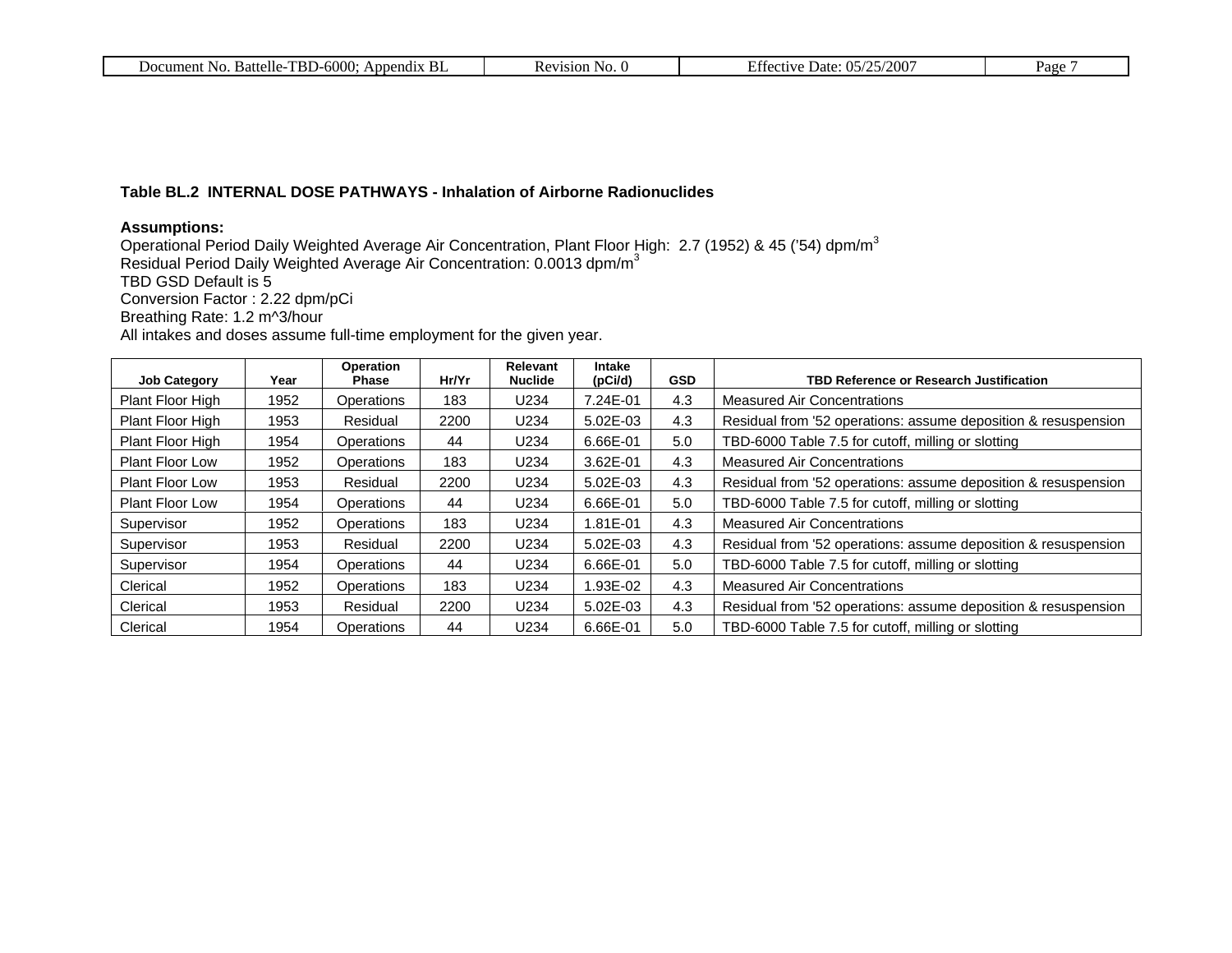| 6000<br>TDI<br>Battelle-<br>Appendix<br>Document No<br>.<br>D.<br>DI.<br>NU. | 1S1OF<br>NO.<br>ינ | $200^{\circ}$<br>/רוו<br>.001177<br>Date: | Paσe<br>. u. |
|------------------------------------------------------------------------------|--------------------|-------------------------------------------|--------------|
|------------------------------------------------------------------------------|--------------------|-------------------------------------------|--------------|

### **Table BL.3 INTERNAL DOSE PATHWAYS - Ingestion of Airborne Radionuclides**

### **Assumptions:**

Air Concentration to Intake Conversion Factor: 3.06E-05 (M^3/d)/(hr/y) - see 7.1.6 TBD-6000 Deposition velocity: 0.00075 m/s Resuspension Factor: 1.00E-06 1/m

| <b>Job Category</b>    | Year | Operation<br>Phase | Hr/Yr | <b>Relevant</b><br><b>Nuclide</b> | <b>Intake</b><br>(pCi/d) | <b>GSD</b> | <b>TBD Reference or Research Justification</b>                 |
|------------------------|------|--------------------|-------|-----------------------------------|--------------------------|------------|----------------------------------------------------------------|
| Plant Floor High       | 1952 | Operations         | 183   | U234                              | 6.75E-03                 | 4.3        | <b>Measured Air Concentrations</b>                             |
| Plant Floor High       | 1953 | Residual           | 2200  | U234                              | 4.68E-05                 | 4.3        | Residual from '52 operations: assume deposition & resuspension |
| Plant Floor High       | 1954 | <b>Operations</b>  | 44    | U234                              | 6.21E-03                 | 5.0        | TBD-6000 Table 7.5 for cutoff, milling or slotting             |
| <b>Plant Floor Low</b> | 1952 | <b>Operations</b>  | 183   | U234                              | 3.37E-03                 | 4.3        | <b>Measured Air Concentrations</b>                             |
| <b>Plant Floor Low</b> | 1953 | Residual           | 2200  | U234                              | 4.68E-05                 | 4.3        | Residual from '52 operations: assume deposition & resuspension |
| Plant Floor Low        | 1954 | <b>Operations</b>  | 44    | U234                              | $6.21E-03$               | 5.0        | TBD-6000 Table 7.5 for cutoff, milling or slotting             |
| Supervisor             | 1952 | <b>Operations</b>  | 183   | U234                              | 1.69E-03                 | 4.3        | Measured Air Concentrations                                    |
| Supervisor             | 1953 | Residual           | 2200  | U234                              | 4.68E-05                 | 4.3        | Residual from '52 operations: assume deposition & resuspension |
| Supervisor             | 1954 | Operations         | 44    | U234                              | $6.21E-03$               | 5.0        | TBD-6000 Table 7.5 for cutoff, milling or slotting             |
| Clerical               | 1952 | <b>Operations</b>  | 183   | U234                              | 1.80E-04                 | 4.3        | <b>Measured Air Concentrations</b>                             |
| Clerical               | 1953 | Residual           | 2200  | U234                              | 4.68E-05                 | 4.3        | Residual from '52 operations: assume deposition & resuspension |
| Clerical               | 1954 | Operations         | 44    | U234                              | 6.21E-03                 | 5.0        | TBD-6000 Table 7.5 for cutoff, milling or slotting             |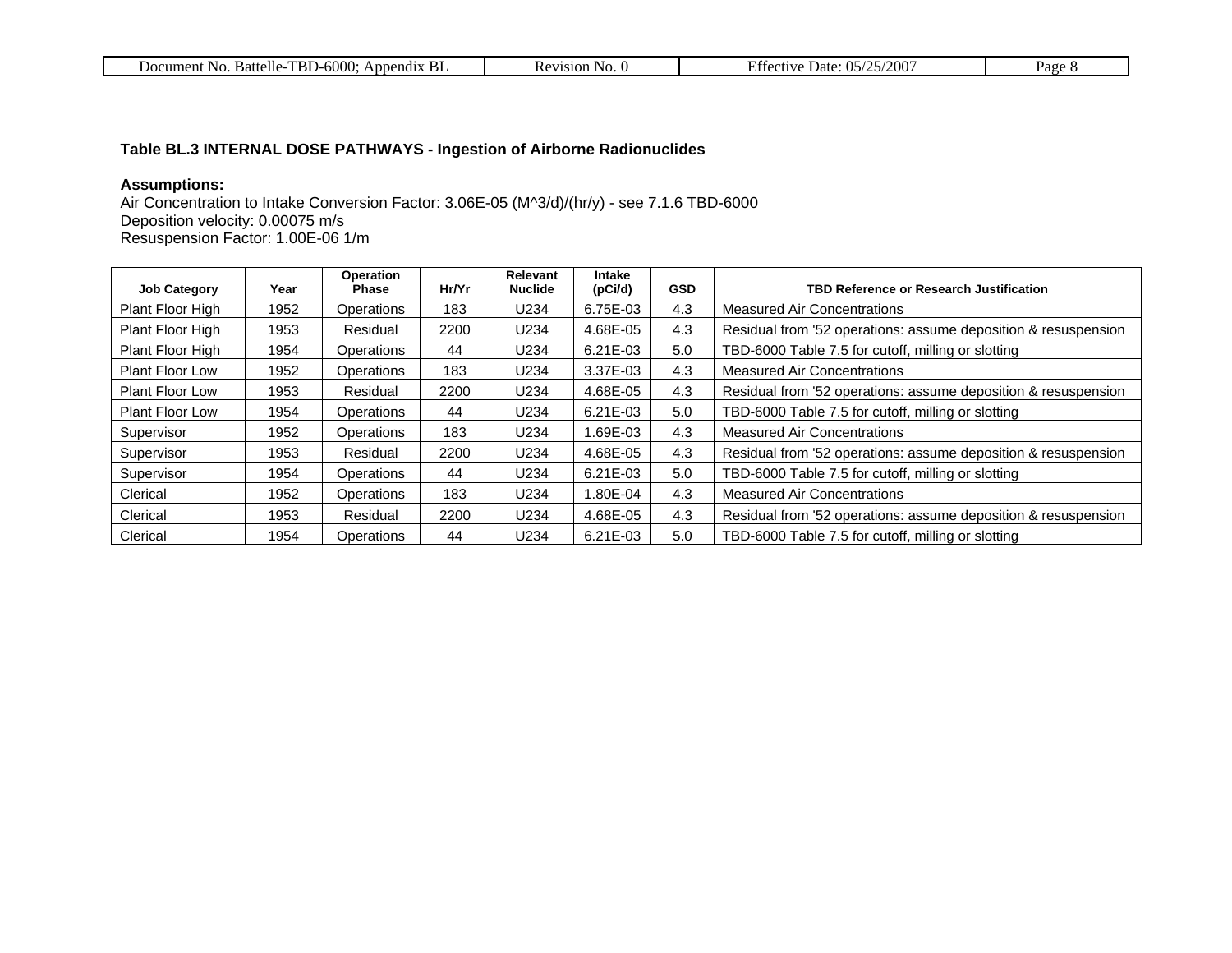| R <sub>l</sub><br>$TBD-6000:$<br>Battelle-T<br>Appendix<br>Document No | N <sub>c</sub><br>31 O N<br>NV.<br>`` | $-5/200$<br>$\Box$ $\alpha$<br>Date: 05/2<br>ectue | Page |
|------------------------------------------------------------------------|---------------------------------------|----------------------------------------------------|------|
|------------------------------------------------------------------------|---------------------------------------|----------------------------------------------------|------|

#### **Table BL.4 EXTERNAL DOSE PATHWAYS - Whole Body**

#### **Asumptions:**

Submersion Dose Conversion Factor: 2.462E-09 mrem/h/dpm/m^3

Deposition velocity: 0.0008

Contaminated Surface Dose Conversion Factor: 5.615E-10 mrem/h/dpm/m^2

All external dose from estimated exposure to uranium slugs

Residual period: Assume no handling of U metal - only exposure is from residual contamination on floor and in air

|                        |      |                   |       |                | <b>External</b><br>Whole |            |                                                             |
|------------------------|------|-------------------|-------|----------------|--------------------------|------------|-------------------------------------------------------------|
|                        |      | <b>Operation</b>  |       | Relevant       | <b>Body</b>              |            |                                                             |
| <b>Job Category</b>    | Year | Phase             | Hr/Yr | <b>Nuclide</b> | (mR/d)                   | <b>GSD</b> | <b>TBD Reference or Research Justification</b>              |
| Plant Floor High       | 1952 | Operations        | 183   | U234           | 7.85E-03                 | 5          | Generic Metal TBD, Section 6.3 & assumed air concentrations |
| Plant Floor High       | 1953 | Residual          | 2200  | U234           | 5.21E-06                 | 5          | Generic Metal TBD, Section 6.3 & assumed air concentrations |
| Plant Floor High       | 1954 | Operations        | 44    | U234           | 7.81E-03                 | 5          | Generic Metal TBD, Section 6.3 & assumed air concentrations |
| <b>Plant Floor Low</b> | 1952 | <b>Operations</b> | 183   | U234           | 3.92E-03                 | 5          | Generic Metal TBD, Section 6.3 & assumed air concentrations |
| <b>Plant Floor Low</b> | 1953 | Residual          | 2200  | U234           | 5.21E-06                 | 5          | Generic Metal TBD, Section 6.3 & assumed air concentrations |
| <b>Plant Floor Low</b> | 1954 | <b>Operations</b> | 44    | U234           | 3.90E-03                 | 5          | Generic Metal TBD, Section 6.3 & assumed air concentrations |
| Supervisor             | 1952 | Operations        | 183   | U234           | 3.93E-04                 | 5          | Generic Metal TBD, Section 6.3 & assumed air concentrations |
| Supervisor             | 1953 | Residual          | 2200  | U234           | 5.21E-06                 | 5          | Generic Metal TBD, Section 6.3 & assumed air concentrations |
| Supervisor             | 1954 | Operations        | 44    | U234           | 3.90E-04                 | 5          | Generic Metal TBD, Section 6.3 & assumed air concentrations |
| Clerical               | 1952 | <b>Operations</b> | 183   | U234           | 3.72E-07                 | 5          | Generic Metal TBD, Section 6.3 & assumed air concentrations |
| Clerical               | 1953 | Residual          | 2200  | U234           | 5.21E-06                 | 5          | Generic Metal TBD, Section 6.3 & assumed air concentrations |
| Clerical               | 1954 | Operations        | 44    | U234           | 2.33E-08                 | 5          | Generic Metal TBD, Section 6.3 & assumed air concentrations |